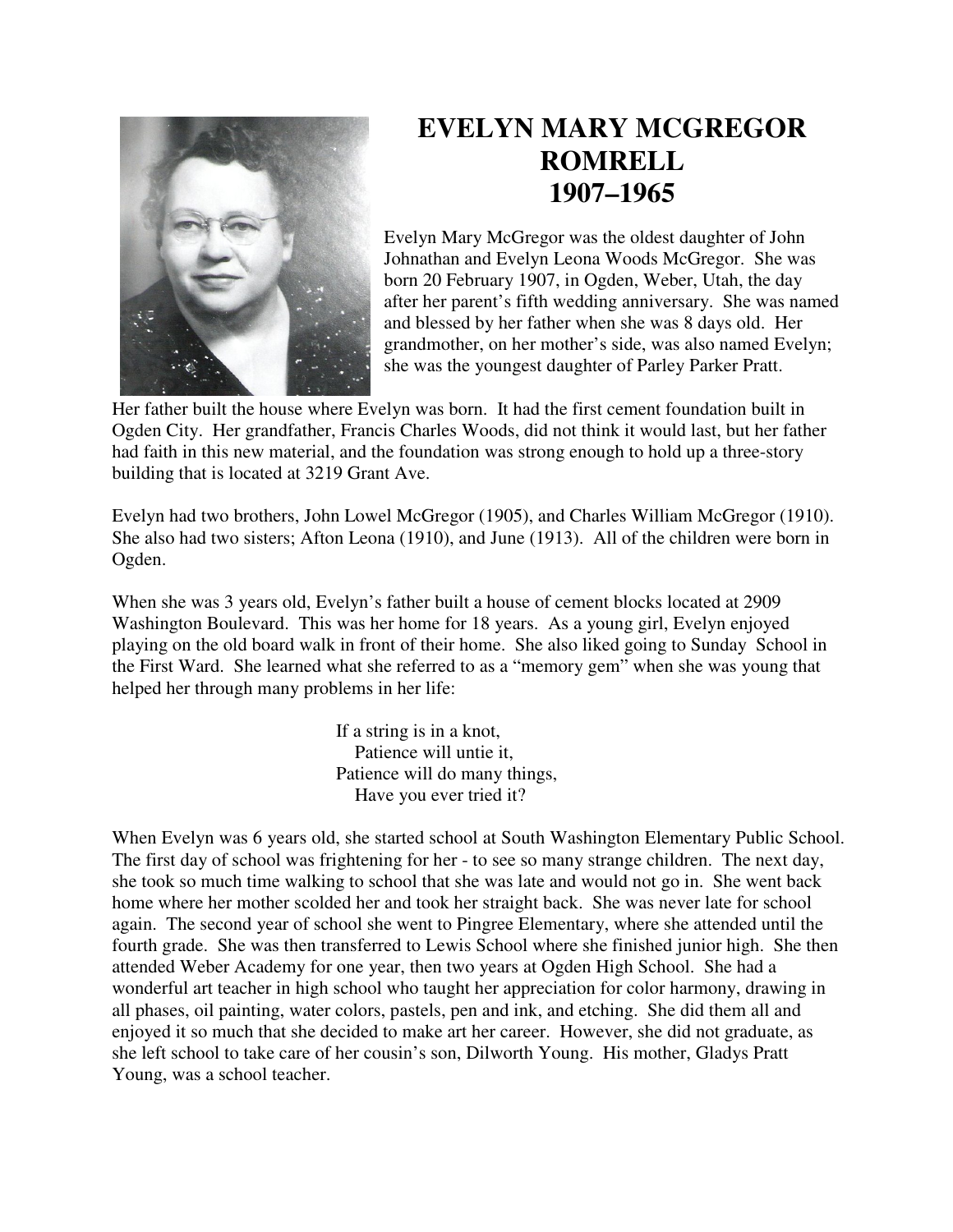Throughout her life, Evelyn's parents taught her the principles of the gospel of Jesus Christ. She was baptized a member of the Church of Jesus Christ of Latter-day Saints on 6 May 1915. Her parents were very strict about keeping the "Word of Wisdom." She never tasted coffee, and only had a swallow of tea one time when she was in the hospital and they gave it to her as medicine. The children in her family were taught to pay their tithing, and to attend Sunday School and Sacrament Meeting. Her father called a deck of face cards the "Devil's Bible," and would not allow them in the house.

When she was 17 years old, she was asked to be the assistant secretary of the Sunday School in the  $11<sup>th</sup>$  Ward. After six months, she was asked to be the secretary, a position she held for two years. She was then asked to teach in the kindergarten. She received much satisfaction and joy from teaching the children.

In July 1928, at the age of 21, Evelyn was stricken with a ruptured appendix. She was in the Dee Memorial Hospital for four weeks, having a special day and night nurse for two of those weeks. She was then taken home, and for the next four weeks she kept losing weight until she weighed only 90 pounds. Every day she had a fever. Also during this time an abscess formed on her back. The poison throughout her body seemed to gather in the abscess. In September, she went back to the hospital. Doctors made an incision in her back and drained the poison. She spent six weeks in the hospital at this time. The LDS Elders administered to her in the evenings, and she knew her life was spared through these administrations, along with the faith of her parents, relatives, and friends. When she began to get better, her hair started falling out. It broke her mother's heart to see so much hair stay in the comb when she combed Evelyn's hair. When her hair came back in, it had changed color from golden brown to black, and was curly. It stayed that way until she grew older and it turned grey.

In 1929, the McGregor family moved into the  $18<sup>th</sup>$  Ward of the Mt. Ogden Stake. Evelyn was asked to teach a class and play the piano in the Junior Sunday School. She enjoyed both callings. Her mother died 11 April 1934 while Evelyn was working at Shupe Williams Candy Company. She felt she could not keep house, work, and serve in Junior Sunday School, so she asked to be released. Because she had more time in the evenings, she accepted a calling in the Mutual Improvement Association, teaching the Beehive girls. She taught with her aunt, Margaret McGregor for three years.

From 1935 to 1938, Evelyn had a membership in the Weber gymnasium, where she learned to swim. She passed the test for life saving, and for three years was enrolled as a Senior Member of the Red Cross Life Saving Service. Swimming was her favorite sport, and she spent many pleasant hours in the water.

In 1938, she attended a dance at the Berthanna Dance Hall, where she met Hyrum James Romrell. The two were married 1 February 1939 and made their home on Hyrum's farm in Harrisville. Evelyn had never lived on a farm, so she had a lot to learn. Hyrum had five children by his first wife, Ruby R. Taylor Romrell. They were Belva, Mildred, Fern, Leonard, and Roland. The girls were married when Evelyn joined the family, but the two boys were still living at home. She loved each one of them very much, and they all got along well together - doing all they could for each other.